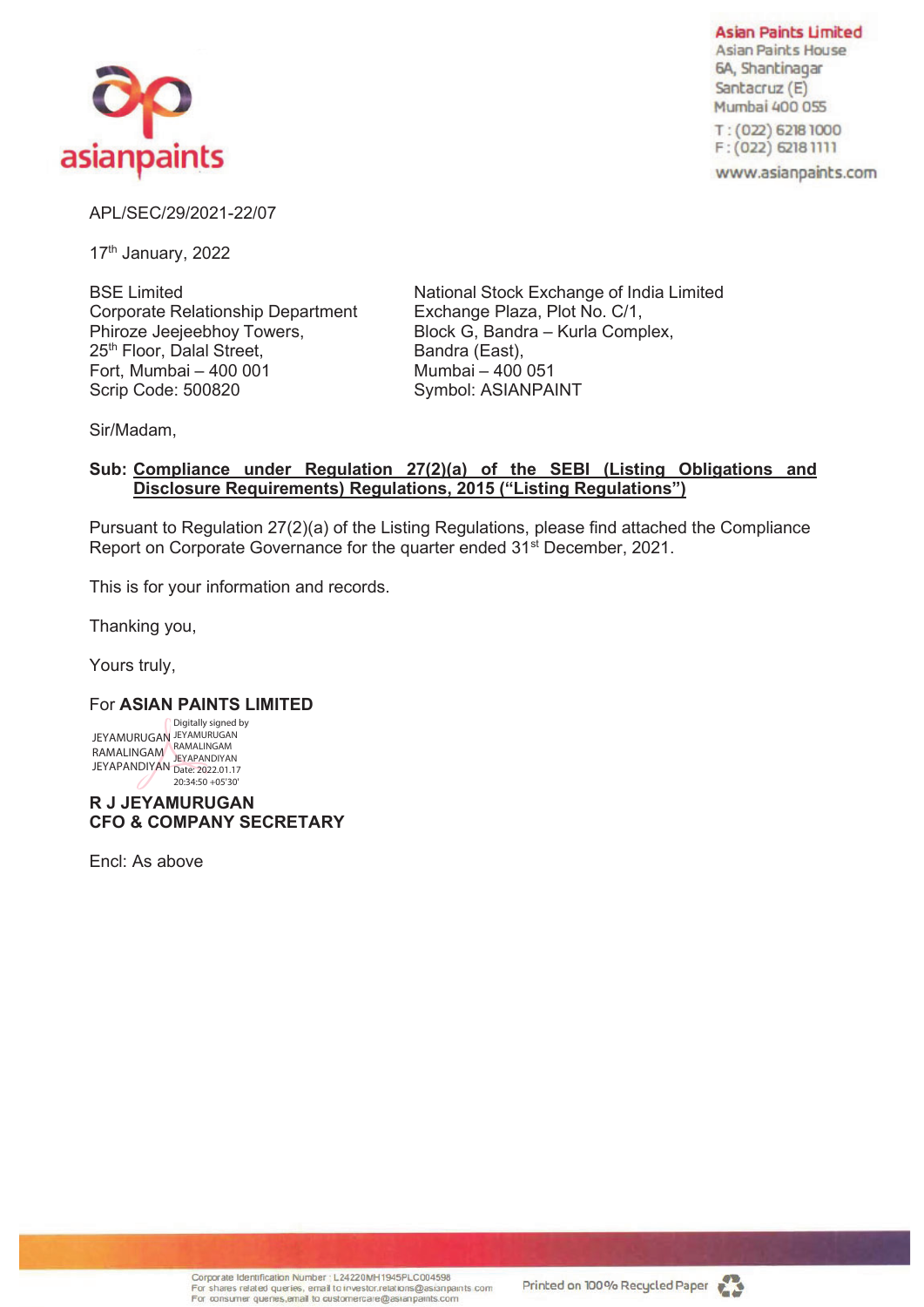**ANNEXURE I**

## **QUARTERLY COMPLIANCE REPORT ON CORPORATE GOVERNANCE**

1. Name of Listed Entity: ASIAN PAINTS LIMITED

2. Quarter ended: 31<sup>st</sup> December, 2021

|                               |                                | I. Composition of Board of Directors |                                                                                                   |                                       |                                                                                                                                                                                       |                                                                      |                             |                       |                         |                                                                                                                            |                                                                                                                                                                                       |                                                                                                                                                                                                         |                                                                                                                                                                                                                                          |
|-------------------------------|--------------------------------|--------------------------------------|---------------------------------------------------------------------------------------------------|---------------------------------------|---------------------------------------------------------------------------------------------------------------------------------------------------------------------------------------|----------------------------------------------------------------------|-----------------------------|-----------------------|-------------------------|----------------------------------------------------------------------------------------------------------------------------|---------------------------------------------------------------------------------------------------------------------------------------------------------------------------------------|---------------------------------------------------------------------------------------------------------------------------------------------------------------------------------------------------------|------------------------------------------------------------------------------------------------------------------------------------------------------------------------------------------------------------------------------------------|
| <b>Title</b><br>(Mr.)<br>Ms.) | Name of the<br><b>Director</b> | <b>DIN</b>                           | <b>Category</b><br>(Chairperson<br>/Executive/<br>Non-<br>Executive/<br>independent<br>/ Nominee) | Initial<br>Date of<br>Appointm<br>ent | Whether<br><b>Special</b><br><b>Resolutio</b><br>n passed<br>under<br>Regulati<br>on<br>$17(1A)$ of<br>the SEBI<br>Listing<br>Regulati<br>ons? if<br>yes, then<br>date of<br>passing. | Date of<br>Re-<br>appoint<br>ment/<br>retireme<br>nt by<br>rotation^ | Date of<br><b>Cessation</b> | <b>Tenu</b><br>$re$ * | Date of<br><b>Birth</b> | No. of<br>hip in<br>listed<br>entities<br>this<br>listed<br>entity#<br>[in<br>referen<br>ce to<br>Regula<br>tion<br>17A(1) | No of<br>Directorship in Audit/<br>in listed<br>entities<br>including including<br>this listed<br>entity <sup>#</sup><br>[in<br>reference<br>to proviso<br>to<br>regulation<br>17A(1) | <b>Number of</b><br>Relationship Relationship<br>Committee(s) Committee<br>including this held in listed<br>listed entity<br>(Refer<br><b>Regulation</b><br>26(1) of<br>Listing<br><b>Regulations</b> ) | No of post of<br>directors Independent memberships Chairperson in<br>Audit/<br><b>Stakeholders Stakeholders</b><br>entities<br>including this<br>listed entity<br>(Refer<br><b>Regulation</b><br>26(1) of Listing<br><b>Regulations)</b> |
| Mr.                           | Deepak<br>Satwalekar           | DIN: 00009627                        | Chairperson<br>Non-<br>Executive-<br>Independent<br>Director                                      | $30 - 05 -$<br>2000                   | <b>NA</b>                                                                                                                                                                             | $01 - 04 -$<br>2019                                                  |                             | 90<br>months 1948     | $14 - 11 -$             | k                                                                                                                          | k                                                                                                                                                                                     | C                                                                                                                                                                                                       |                                                                                                                                                                                                                                          |
| Mr.                           | Manish<br>Choksi               | DIN:<br>00026496                     | Vice-<br>Chairperson-<br>Non-<br>Executive<br>Director                                            | $22 - 10 -$<br>2018                   | <b>NA</b>                                                                                                                                                                             | 05-08-<br>2020                                                       |                             |                       | $12 - 09 -$<br>1967     |                                                                                                                            | n                                                                                                                                                                                     | k                                                                                                                                                                                                       |                                                                                                                                                                                                                                          |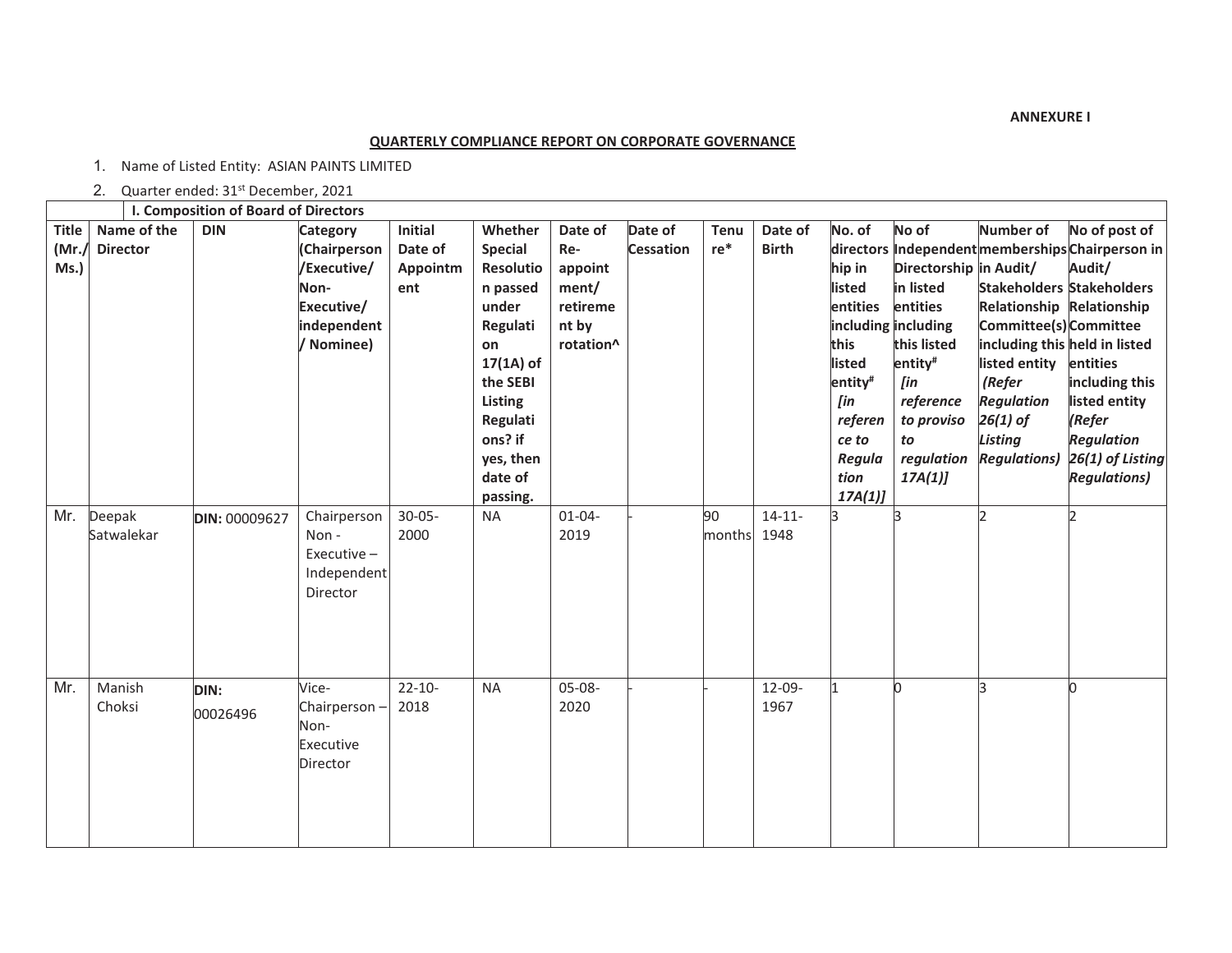| <b>Title</b><br>(Mr.)<br>Ms. | Name of the<br><b>Director</b> | <b>DIN</b>              | <b>Category</b><br>(Chairperson<br>/Executive/<br>Non-<br>Executive/<br>independent<br>/ Nominee) | Initial<br>Date of<br>Appoint<br>ment | Whether<br><b>Special</b><br>Resolutio<br>n passed<br>under<br>Regulatio<br>n 17(1A)<br>of the<br><b>SEBI</b><br>Listing<br>Regulatio<br>ns? if yes,<br>then date<br>of<br>passing. | Date of<br>Re-<br>appointm<br>ent/<br>retiremen<br>t by<br>rotation | Date of<br><b>Cessatio</b><br>$\mathsf{n}$ | <b>Tenu</b><br>$re*$     | Date of<br><b>Birth</b> | No. of<br>hip in<br>listed<br>entities<br>this<br>listed<br>entity <sup>#</sup><br>[in<br>refere<br>nce to<br>Regula<br>tion<br>17A(1)<br>J | No of<br>Directorship in Audit/<br>in listed<br>entities<br>including including<br>this listed<br>entity <sup>#</sup><br>[in<br>reference<br>to proviso<br>to<br>regulation<br>17A(1) | <b>Number of</b><br>directors Independent memberships<br><b>Stakeholder</b><br>Committee(s)<br>including this<br>listed entity <sup>#</sup><br>(Refer<br><b>Regulation</b><br>$26(1)$ of<br>Listing<br><b>Regulations</b> | No of post<br>of<br>Chairperson<br>in Audit/<br>Stakeholder<br>Committee<br>held in<br>listed<br>entities<br>including<br>this listed<br>entity <sup>#</sup><br>(Refer<br><b>Regulation</b><br>$26(1)$ of<br><b>Listing</b><br><b>Regulations</b> |
|------------------------------|--------------------------------|-------------------------|---------------------------------------------------------------------------------------------------|---------------------------------------|-------------------------------------------------------------------------------------------------------------------------------------------------------------------------------------|---------------------------------------------------------------------|--------------------------------------------|--------------------------|-------------------------|---------------------------------------------------------------------------------------------------------------------------------------------|---------------------------------------------------------------------------------------------------------------------------------------------------------------------------------------|---------------------------------------------------------------------------------------------------------------------------------------------------------------------------------------------------------------------------|---------------------------------------------------------------------------------------------------------------------------------------------------------------------------------------------------------------------------------------------------|
|                              | Mr. Ashwin Dani                | DIN:<br>00009126        | Non-<br>Executive<br>Director                                                                     | 01-04-2009 <sup>&amp;</sup> Yes       | 05-08-2020                                                                                                                                                                          | 05-08-2020                                                          | $\bar{\phantom{a}}$                        | $\overline{\phantom{a}}$ | 24-10-1942              | $\overline{2}$                                                                                                                              | $\mathbf 0$                                                                                                                                                                           | $\overline{2}$                                                                                                                                                                                                            | $\mathbf{1}$                                                                                                                                                                                                                                      |
| Mr.                          | Abhay Vakil <sup>%</sup>       | DIN:<br>00009151        | Non-<br>Executive<br>Director                                                                     | 22-07-2014 <sup>&amp;</sup> NA        |                                                                                                                                                                                     | 29-06-2021                                                          | $02 - 11 -$<br>2021                        | $\overline{a}$           | 29-10-1950              |                                                                                                                                             |                                                                                                                                                                                       |                                                                                                                                                                                                                           |                                                                                                                                                                                                                                                   |
| Mr.                          | Amit Syngle                    | <b>DIN:</b><br>07232566 | Managing<br>Director &<br>CEO                                                                     | 01-04-2020                            | <b>NA</b>                                                                                                                                                                           |                                                                     | $\overline{a}$                             | $\overline{\phantom{a}}$ | 13-06-1966 1            |                                                                                                                                             | $\mathbf 0$                                                                                                                                                                           | $\mathbf{1}$                                                                                                                                                                                                              | 0                                                                                                                                                                                                                                                 |
| Mr.                          | Malav Dani                     | DIN:<br>01184336        | Non-<br>Executive<br>Director                                                                     | 21-10-2013                            | <b>NA</b>                                                                                                                                                                           | 27-06-2019                                                          | $\blacksquare$                             | $\bar{\phantom{a}}$      | 26-11-1975              | $\overline{2}$                                                                                                                              | 0                                                                                                                                                                                     | $\mathbf{1}$                                                                                                                                                                                                              | 0                                                                                                                                                                                                                                                 |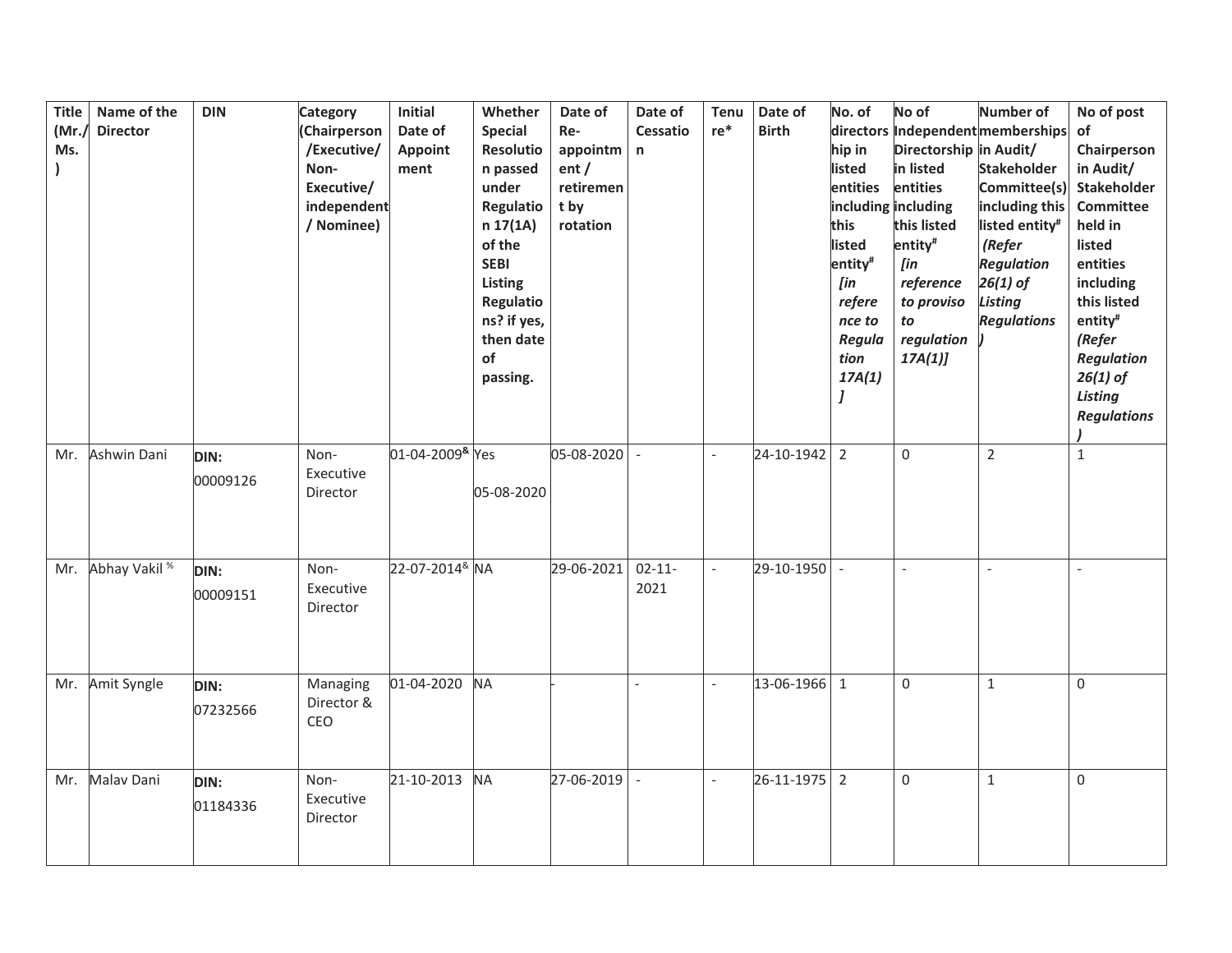| Ms. | Title Name of the<br>(Mr./Director | <b>DIN</b>       | <b>Category</b><br>(Chairperson Date of<br>/Executive/ Appoint<br>Non-<br>Executive/<br>independe<br>nt/<br>Nominee) | Initial<br>ment | Whether<br><b>Special</b><br>Resolution<br>passed<br>under<br>Regulation t by<br>$17(1A)$ of<br>the SEBI<br>Listing<br>Regulation<br>s? if yes,<br>then date<br>of passing | Date of<br>Re-<br>appointm<br>ent/<br>retiremen<br>rotation | Date of<br>Cessatio<br>n | <b>Tenu</b><br>$re^*$    | Date of Birt No. of | hip in<br>listed<br>entities<br>this<br>listed<br>entity <sup>#</sup><br>[in<br>refere<br>nce to<br>Regula<br>tion<br>17A(1) | No of<br>Directorship in Audit/<br>in listed<br>entities<br>including including<br>this listed<br>entity <sup>#</sup><br>$[$ in<br>reference<br>to proviso<br>to<br>regulation<br>17A(1) | Number of<br>directors Independent memberships<br><b>Stakeholder</b><br>Committee(s)<br>including this<br>listed entity <sup>#</sup><br>(Refer<br><b>Regulation</b><br>$26(1)$ of<br>Listing<br><b>Regulations</b> | No of post<br>of<br>Chairperson<br>in Audit/<br><b>Stakeholder</b><br><b>Committee</b><br>held in<br>listed<br>entities<br>including<br>this listed<br>entity <sup>#</sup><br>(Refer<br><b>Regulation</b><br>$26(1)$ of<br>Listing<br><b>Regulations</b> |
|-----|------------------------------------|------------------|----------------------------------------------------------------------------------------------------------------------|-----------------|----------------------------------------------------------------------------------------------------------------------------------------------------------------------------|-------------------------------------------------------------|--------------------------|--------------------------|---------------------|------------------------------------------------------------------------------------------------------------------------------|------------------------------------------------------------------------------------------------------------------------------------------------------------------------------------------|--------------------------------------------------------------------------------------------------------------------------------------------------------------------------------------------------------------------|----------------------------------------------------------------------------------------------------------------------------------------------------------------------------------------------------------------------------------------------------------|
| Ms. | Amrita Vakil                       | DIN:<br>00170725 | Non-<br>Executive<br>Director                                                                                        | 14-05-2014      | <b>NA</b>                                                                                                                                                                  | 05-08-2020                                                  | $\sim$                   | $\overline{a}$           | 04-08-1980          | $\overline{2}$                                                                                                               | $\mathbf 0$                                                                                                                                                                              | $\mathbf{1}$                                                                                                                                                                                                       | 0                                                                                                                                                                                                                                                        |
| Mr. | Jigish Choksi                      | DIN:<br>08093304 | Non-<br>Executive<br>Director                                                                                        | 01-04-2019      | <b>NA</b>                                                                                                                                                                  | 29-06-2021                                                  | $\sim$                   | $\overline{\phantom{a}}$ | 11-12-1980 1        |                                                                                                                              | $\mathsf 0$                                                                                                                                                                              | $\mathbf{1}$                                                                                                                                                                                                       | 0                                                                                                                                                                                                                                                        |
|     | Mr. M. K. Sharma                   | DIN: 00327684    | Non-<br>Executive $-$<br>Independent<br>Director                                                                     | 25-10-2012      | <b>NA</b>                                                                                                                                                                  | 01-04-2019                                                  | $\sim$                   | 90<br>months             | 04-05-1947          | $\overline{3}$                                                                                                               | $\overline{2}$                                                                                                                                                                           | $\overline{4}$                                                                                                                                                                                                     | $\overline{2}$                                                                                                                                                                                                                                           |
|     | Mrs. Vibha Paul<br>Rishi           | DIN: 05180796    | Non-<br>Executive-<br>Independent<br>Director                                                                        | 14-05-2014      | <b>NA</b>                                                                                                                                                                  | 01-04-2019                                                  | $\overline{\phantom{a}}$ | 90<br>months             | 19-06-1960 4        |                                                                                                                              | $\overline{4}$                                                                                                                                                                           | 5                                                                                                                                                                                                                  | $\mathbf{1}$                                                                                                                                                                                                                                             |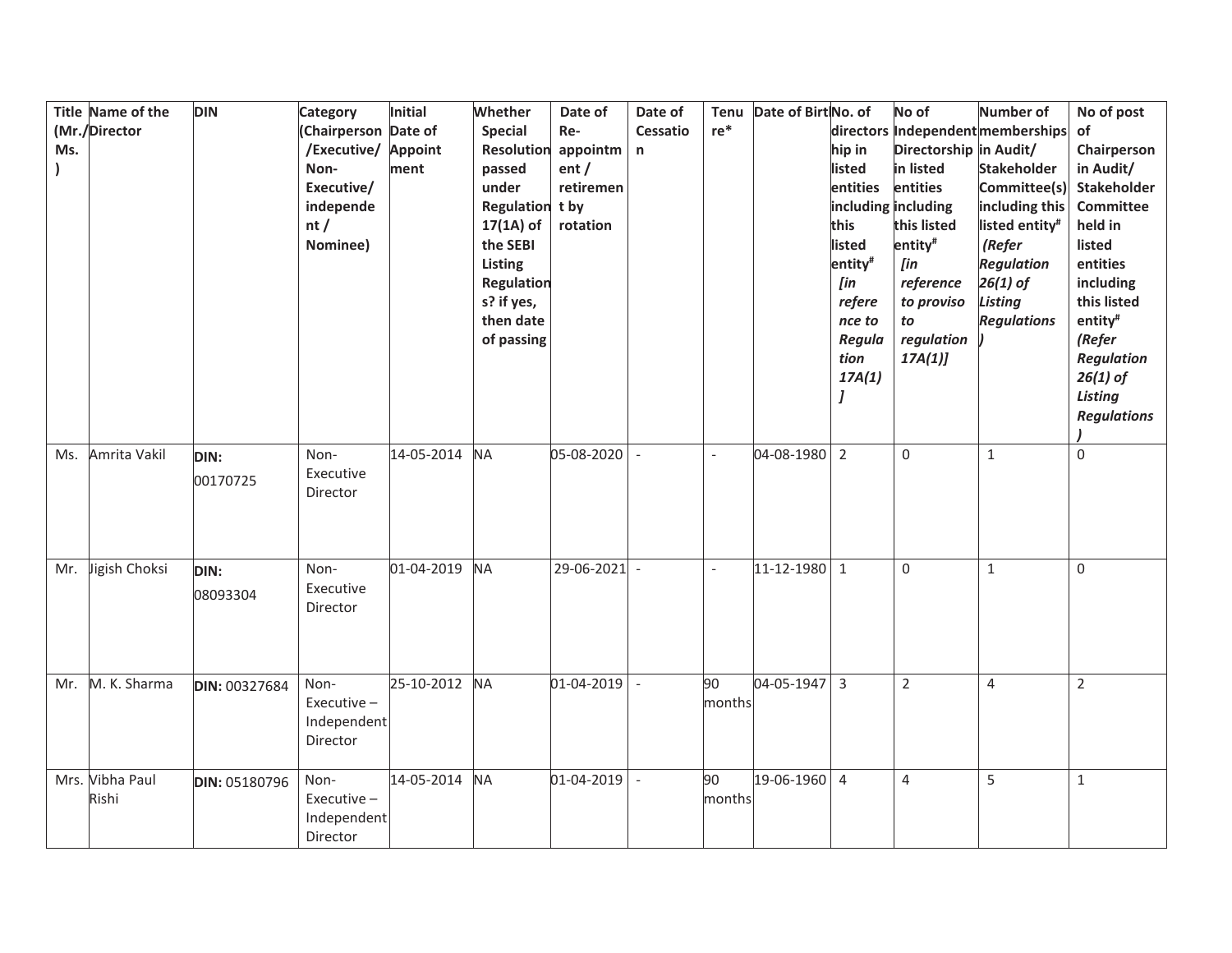| (Mr.)<br>Ms. | Title Name of the<br><b>Director</b> | <b>DIN</b>                                                     | Category<br>Chairperson Date of<br>/Executive/<br>Non-<br>Executive/<br>independent<br>/ Nominee) | Initial<br><b>Appoint</b><br>ment | Whether<br><b>Special</b><br>Resolution<br>passed<br>under<br>Regulation<br>$17(1A)$ of<br>the SEBI<br>Listing<br>Regulation<br>s? if yes,<br>then date<br>of passing | Date of<br>Re-<br>appointm<br>ent/<br>retiremen<br>t by<br>rotation | Date of<br><b>Cessatio</b><br>$\mathsf{n}$ |              | Tenure Date of Birt No. of | directors<br>hip in<br>listed<br>entities<br>this<br>listed<br>entity <sup>#</sup><br>[in<br>refere<br>nce to<br>Regula<br>tion<br>17A(1) | No of<br>Directorship in Audit/<br>in listed<br>entities<br>including including<br>this listed<br>entity <sup>#</sup><br>[in<br>reference<br>to proviso<br>to<br>regulation<br>17A(1) | Number of<br>Independent memberships<br><b>Stakeholder</b><br>Committee(s)<br>including this<br>listed entity <sup>#</sup><br>(Refer<br><b>Regulation</b><br>$26(1)$ of<br>Listing<br><b>Regulations</b> | No of post<br>of<br>Chairperson<br>in Audit/<br>Stakeholder<br>Committee<br>held in<br>listed<br>entities<br>including<br>this listed<br>entity <sup>#</sup><br>(Refer<br><b>Regulation</b><br>$26(1)$ of<br>Listing<br><b>Regulations</b> |
|--------------|--------------------------------------|----------------------------------------------------------------|---------------------------------------------------------------------------------------------------|-----------------------------------|-----------------------------------------------------------------------------------------------------------------------------------------------------------------------|---------------------------------------------------------------------|--------------------------------------------|--------------|----------------------------|-------------------------------------------------------------------------------------------------------------------------------------------|---------------------------------------------------------------------------------------------------------------------------------------------------------------------------------------|----------------------------------------------------------------------------------------------------------------------------------------------------------------------------------------------------------|--------------------------------------------------------------------------------------------------------------------------------------------------------------------------------------------------------------------------------------------|
| Mr.          | R Seshasayee                         | DIN: 00047985                                                  | Non-<br>Executive $-$<br>Independent<br>Director                                                  | 23-01-2017                        | Yes<br>29-06-2021                                                                                                                                                     | 27-06-2017                                                          | $\overline{a}$                             | 59<br>months | $01 - 06 - 1948$ 1         |                                                                                                                                           | $\mathbf 1$                                                                                                                                                                           | 3                                                                                                                                                                                                        | $\mathbf{1}$                                                                                                                                                                                                                               |
| Mr.          | Suresh<br>Narayanan                  | DIN: 07246738                                                  | Non-<br>Executive $-$<br>Independent<br>Director                                                  | 01-04-2019                        | <b>NA</b>                                                                                                                                                             | 01-04-2019                                                          |                                            | 33<br>months | 19-03-1960                 | $\overline{2}$                                                                                                                            | $\mathbf{1}$                                                                                                                                                                          | $\Omega$                                                                                                                                                                                                 | $\Omega$                                                                                                                                                                                                                                   |
|              | Mrs. Pallavi Shroff                  | DIN: 00013580                                                  | Non-<br>Executive $-$<br>Independent<br>Director                                                  | 01-04-2019                        | <b>NA</b>                                                                                                                                                             | 01-04-2019                                                          |                                            | 33<br>months | 22-04-1956 5               |                                                                                                                                           | 5                                                                                                                                                                                     | $\overline{4}$                                                                                                                                                                                           | $\mathbf{1}$                                                                                                                                                                                                                               |
| Mr.          | Milind<br>Sarwate <sup>\$</sup>      | DIN: 00109854                                                  | Non-<br>Executive-<br>Independent<br>Director                                                     | 21-10-2021                        | <b>NA</b>                                                                                                                                                             | 21-10-2021                                                          |                                            | months       | 23-09-1959                 | 6                                                                                                                                         | 6                                                                                                                                                                                     | 10                                                                                                                                                                                                       | 5                                                                                                                                                                                                                                          |
|              |                                      | Whether Regular chairperson appointed: Yes                     |                                                                                                   |                                   |                                                                                                                                                                       |                                                                     |                                            |              |                            |                                                                                                                                           |                                                                                                                                                                                       |                                                                                                                                                                                                          |                                                                                                                                                                                                                                            |
|              |                                      | Whether Chairperson is related to Managing Director or CEO: No |                                                                                                   |                                   |                                                                                                                                                                       |                                                                     |                                            |              |                            |                                                                                                                                           |                                                                                                                                                                                       |                                                                                                                                                                                                          |                                                                                                                                                                                                                                            |

Mr. Manish Choksi is the Vice-Chairman of the Company. Mr. Amit Syngle is the Managing Director & CEO of the Company.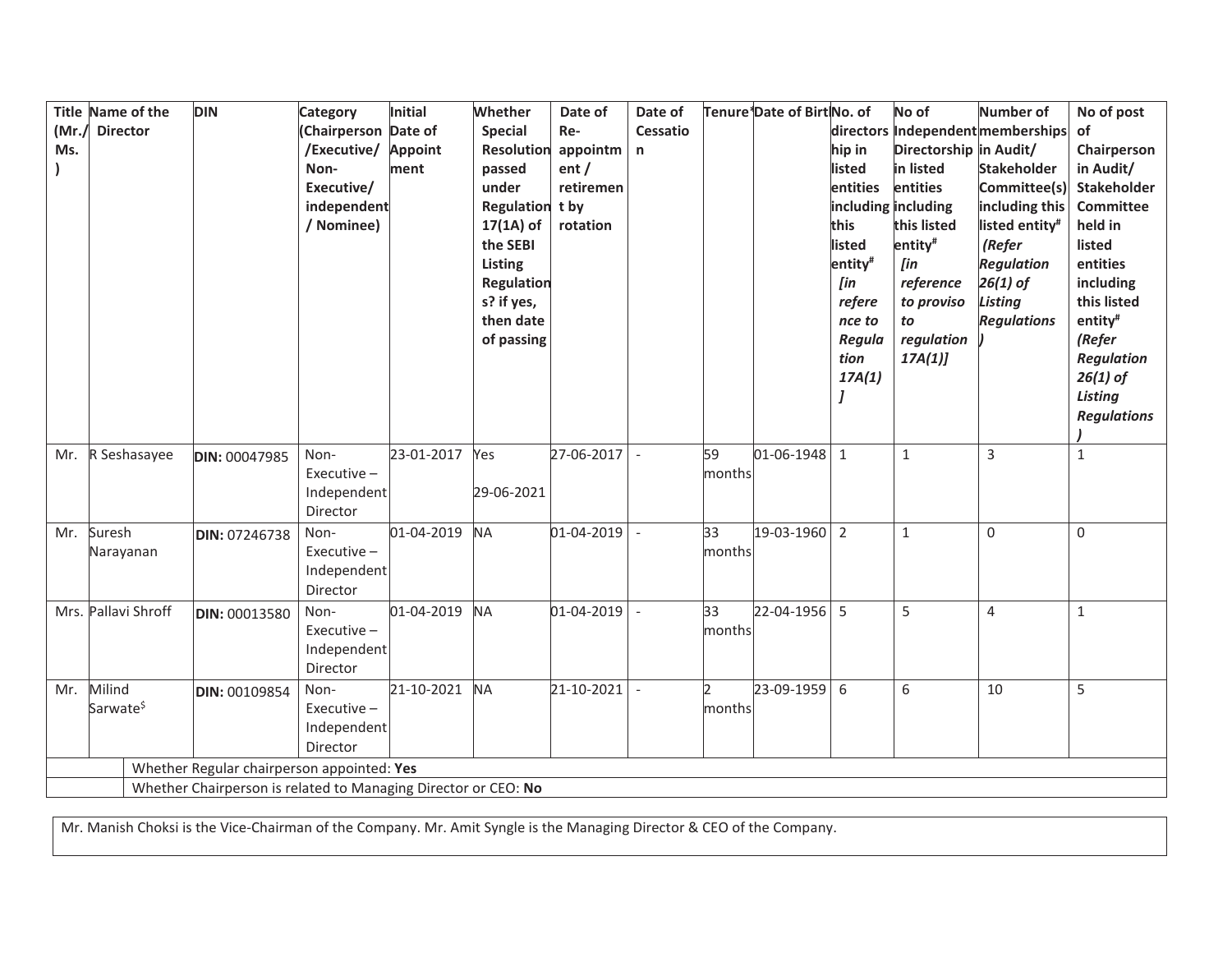<sup>%</sup> Mr. Abhay Vakil has ceased to be a Non-Executive Director of the Company due to his sad demise on 2<sup>nd</sup> November, 2021.

<sup>\$</sup> The Board of Directors of the Company at their meeting held on 21<sup>st</sup> October, 2021 based on the recommendations of the Nomination and Remuneration Committee and subject to the approval of the shareholders, have appointed Mr. Milind Sarwate as an Additional and Independent Director of the Company for a period of 5 years with effect from 21st October, 2021.

& Date of appointment in the current designation is considered.

^ In case of Non-Independent Non-Executive Directors, the date of re-appointment of directors is considered as their date of retirement by rotation and subsequent reappointment.

\*Tenure is the total period for which Independent Directors have been serving on the Board of the Company from the year of their appointment after the year 2014, in accordance with the provisions of Companies Act, 2013.

# The number of Directorships and Committee Membership/Chairmanship are based on the disclosures received by the Company from the Directors from time to time.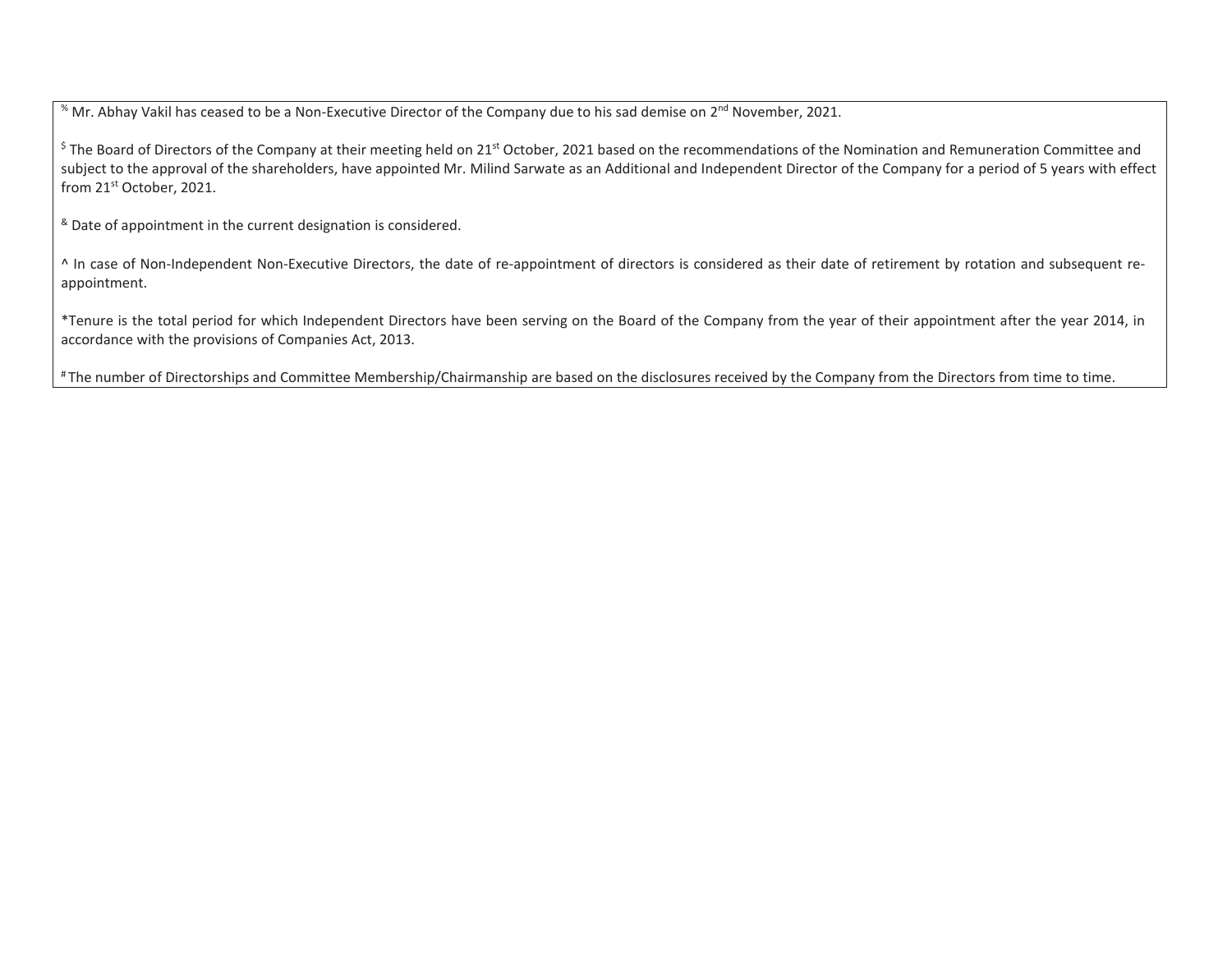| <b>Name of Committee</b>            | <b>Whether Regular</b><br>chairperson<br>appointed | Name of<br><b>Committee</b><br>members | Category (Chairperson/Executive/Non-<br>Executive/independent/Nominee) | <b>Date of Appointment</b>                                                                   | <b>Date of Cessation</b> |
|-------------------------------------|----------------------------------------------------|----------------------------------------|------------------------------------------------------------------------|----------------------------------------------------------------------------------------------|--------------------------|
| <b>Audit Committee</b>              | Yes                                                | Mr. M. K.<br>Sharma                    | Chairperson - Non-Executive<br>Independent Director                    | March 28, 2013<br>(appointed as member)<br>January 23, 2017<br>(appointed as<br>Chairperson) | $\overline{a}$           |
|                                     |                                                    | Mr. R<br>Seshasayee                    | Non-Executive-Independent Director                                     | January 23, 2017                                                                             |                          |
|                                     |                                                    | Mr. Abhay Vakil                        | Non-Executive Director                                                 | October 22, 2014                                                                             | November 2, 2021         |
|                                     |                                                    | Mr. Deepak<br>Satwalekar               | Non-Executive-Independent Director                                     | September 7, 2020                                                                            | October 21, 2021         |
|                                     |                                                    | Mr. Milind<br>Sarwate                  | Non-Executive-Independent Director                                     | October 21, 2021                                                                             | $\overline{a}$           |
|                                     |                                                    |                                        |                                                                        |                                                                                              |                          |
| Nomination &<br>Remuneration        | Yes                                                | Mr. Suresh<br>Narayanan                | Chairperson-Non-Executive-<br>Independent Director                     | September 7, 2020                                                                            | $\overline{a}$           |
| Committee                           |                                                    | Mr. Manish<br>Choksi                   | Non-Executive Director                                                 | April 1, 2019                                                                                | $\overline{\phantom{a}}$ |
|                                     |                                                    | Mr. M.K. Sharma                        | Non-Executive-Independent Director                                     | April 24, 2014                                                                               | $\overline{a}$           |
|                                     |                                                    |                                        |                                                                        |                                                                                              |                          |
| <b>Stakeholders</b><br>Relationship | Yes                                                | Mr. R.<br>Seshasayee                   | Chairperson - Non-Executive-<br>Independent Director                   | April 1, 2019                                                                                | $\overline{\phantom{a}}$ |
| Committee                           |                                                    | Mr. Amit Syngle                        | Managing Director & CEO                                                | April 1, 2020                                                                                | $\overline{a}$           |
|                                     |                                                    | Mr. Jigish Choksi                      | Non-Executive Director                                                 | April 1, 2019                                                                                | $\overline{a}$           |
|                                     |                                                    | Ms. Amrita Vakil                       | Non-Executive Director                                                 | October 22, 2014                                                                             | $\equiv$                 |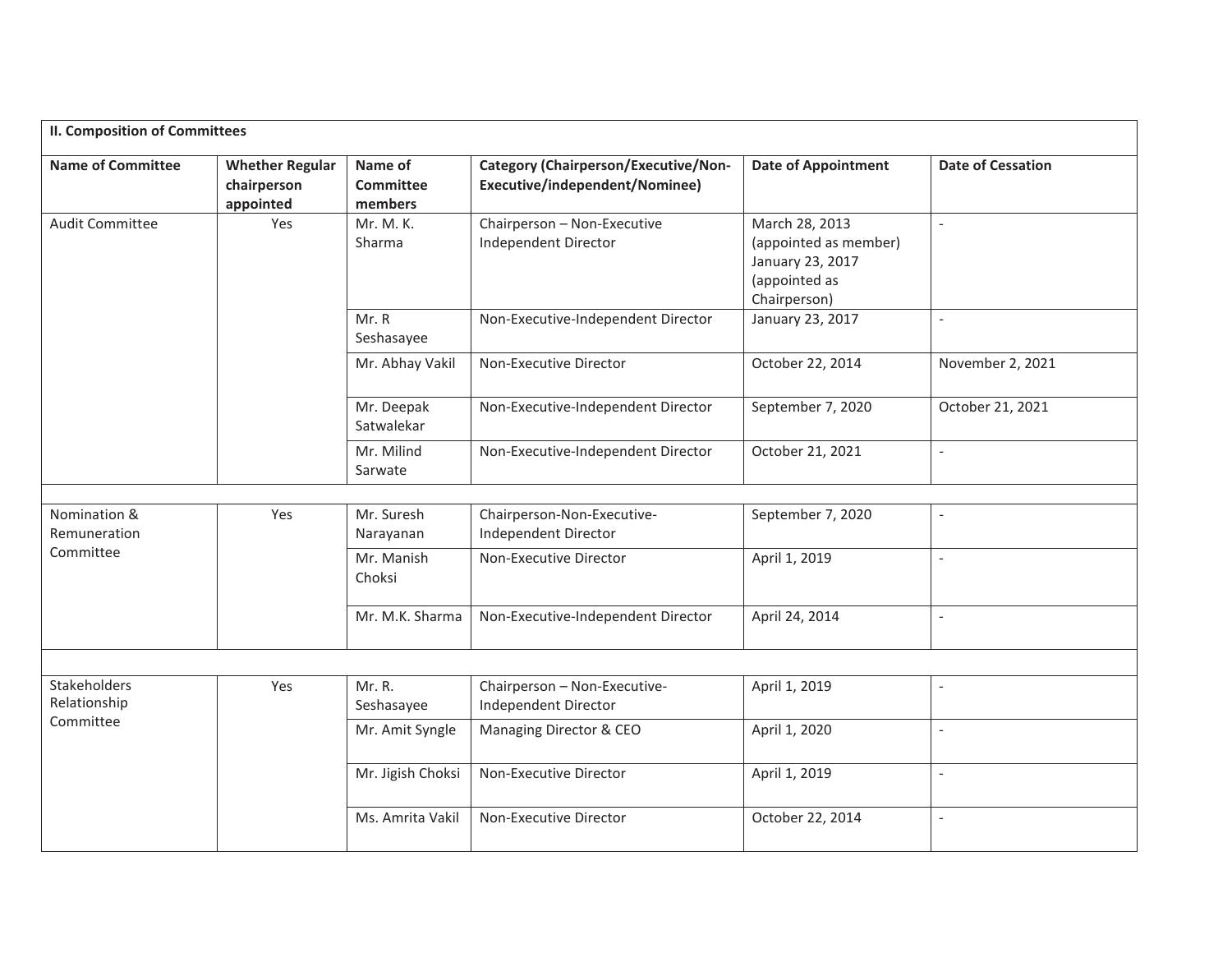| <b>Name of Committee</b>      | <b>Whether Regular</b>       | Name of          | <b>Category (Chairperson/Executive/Non-</b> | <b>Date of Appointment</b> | <b>Date of Cessation</b> |
|-------------------------------|------------------------------|------------------|---------------------------------------------|----------------------------|--------------------------|
|                               | chairperson                  | <b>Committee</b> | Executive/independent/Nominee)              |                            |                          |
|                               | appointed                    | members          |                                             |                            |                          |
| <b>Risk Management</b>        | Yes                          | Mrs. Vibha Paul  | Chairperson-Non-Executive-                  | September 7, 2020          | $\overline{a}$           |
| Committee                     |                              | Rishi            | Independent Director                        | (appointed as Member)      |                          |
|                               |                              |                  |                                             | October 4, 2021            |                          |
|                               |                              |                  |                                             | (appointed as              |                          |
|                               |                              |                  |                                             | Chairperson)               |                          |
|                               |                              | Mrs. Pallavi     | Non-Executive-Independent Director          | April 1, 2019              | $\overline{a}$           |
|                               |                              | Shroff           |                                             |                            |                          |
|                               |                              | Mr. Amit Syngle  | Managing Director & CEO                     | October 22, 2014           | $\blacksquare$           |
|                               |                              |                  |                                             | (Before appointment as     |                          |
|                               |                              |                  |                                             | Managing Director & CEO,   |                          |
|                               |                              |                  |                                             | Mr. Amit Syngle was a      |                          |
|                               |                              |                  |                                             | Member of the Committee    |                          |
|                               |                              |                  |                                             | in his capacity as Senior  |                          |
|                               |                              |                  |                                             | Management Personnel of    |                          |
|                               |                              |                  |                                             | the Company)               |                          |
|                               |                              | Mr. P Sriram     | Chief Internal Auditor                      | January 22, 2020           | $\overline{\phantom{a}}$ |
|                               |                              |                  |                                             |                            |                          |
| Corporate Social              | Yes                          | Mr. Malav Dani   | Chairperson - Non - Executive Director      | January 20, 2014           |                          |
| Responsibility                |                              |                  |                                             | (appointed as Member)      |                          |
| Committee                     |                              |                  |                                             | October 23, 2015           |                          |
|                               |                              |                  |                                             | (appointed as Chairperson) |                          |
|                               |                              | Mrs. Vibha Paul  | Non-Executive-Independent Director          | May 18, 2015               |                          |
|                               |                              | Rishi            |                                             |                            |                          |
|                               |                              | Mrs. Amrita      | Non-Executive Director                      | April 1, 2019              | $\overline{a}$           |
|                               |                              | Vakil            |                                             |                            |                          |
|                               |                              | Mr. Amit Syngle  | Managing Director & CEO                     | April 1, 2020              |                          |
|                               |                              | Mr. Deepak       | Non-Executive-Independent Director          | September 7, 2020          | $\overline{a}$           |
|                               |                              | Satwalekar       |                                             |                            |                          |
|                               |                              |                  |                                             |                            |                          |
| <b>Shareholders Committee</b> | Yes                          | Mr. Abhay Vakil  | Chairperson - Non-Executive Director        | October 22, 2014           | November 2, 2021         |
|                               | Committee<br>(The            |                  |                                             | (appointed as Member)      |                          |
|                               | had<br>regular               |                  |                                             | April 1, 2019              |                          |
|                               | till<br>chairperson          |                  |                                             | (appointed as Chairperson) |                          |
|                               | 2 <sup>nd</sup><br>November, | Mr. Ashwin Dani  | Non-Executive Director                      | October 25, 2012           |                          |
|                               | 2021. Mr. Abhay              |                  |                                             |                            |                          |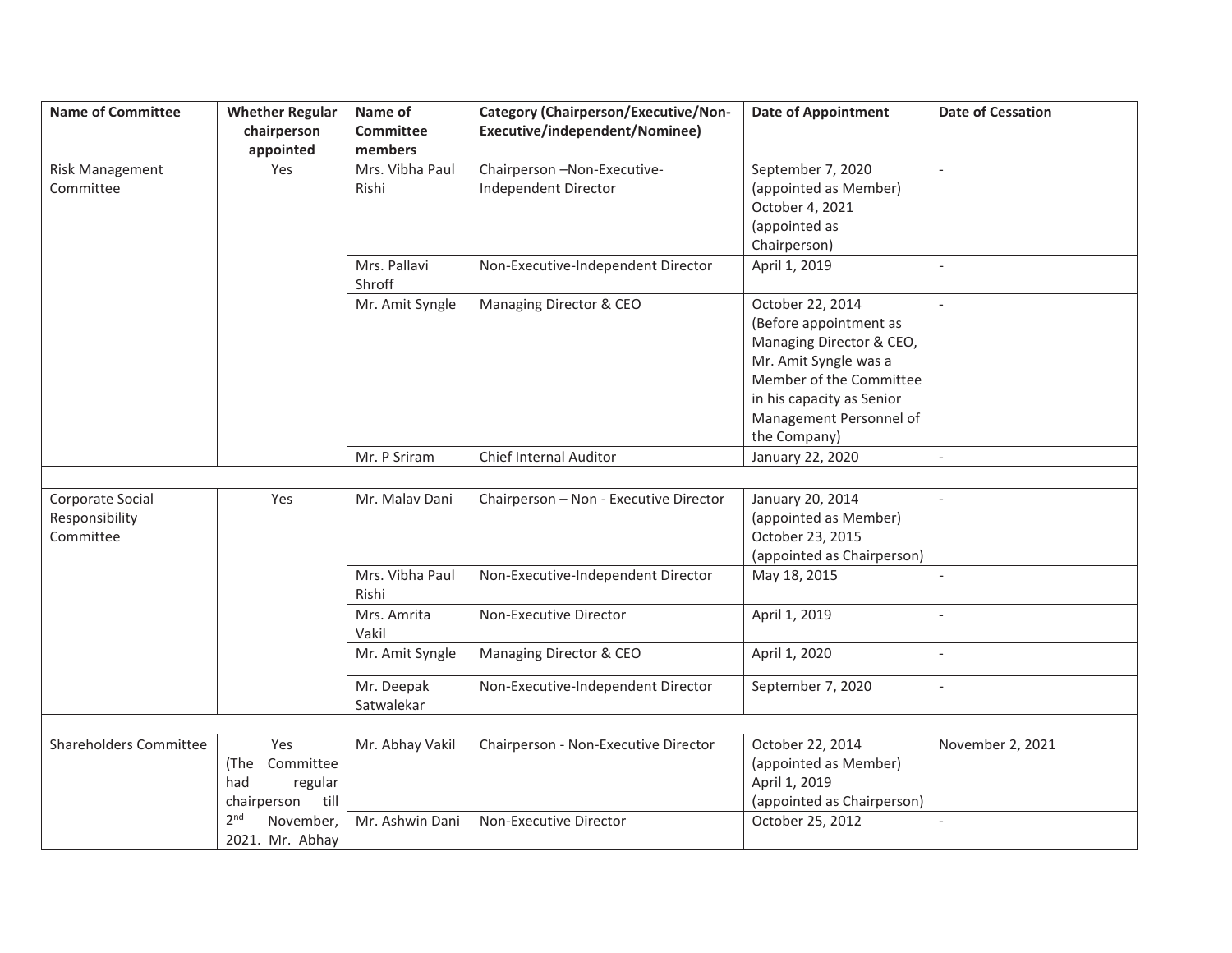|                                    | Vakil ceased to be                 | Mr. Manish      | Non-Executive Director                      | April 1, 2019                |                              |
|------------------------------------|------------------------------------|-----------------|---------------------------------------------|------------------------------|------------------------------|
|                                    | Member<br>&                        | Choksi          |                                             |                              |                              |
|                                    | of<br>Chairperson                  | Mr. Amit Syngle | Managing Director & CEO                     | April 1, 2020                |                              |
|                                    | Committee<br>the<br>due to his sad | Mr. RJ          | CFO & Company Secretary                     | November 27, 2019            | $\overline{a}$               |
|                                    |                                    | Jeyamurugan     |                                             |                              |                              |
|                                    | demise on the                      |                 |                                             |                              |                              |
|                                    | said date.)                        |                 |                                             |                              |                              |
|                                    |                                    |                 |                                             |                              |                              |
| <b>Name of Committee</b>           | <b>Whether Regular</b>             | Name of         | <b>Category (Chairperson/Executive/Non-</b> | <b>Date of Appointment</b>   | <b>Date of Cessation</b>     |
|                                    | chairperson                        | Committee       | Executive/independent/Nominee)              |                              |                              |
|                                    | appointed                          | members         |                                             |                              |                              |
| <b>Investment Committee</b>        | Yes                                | Mr. R           | Chairperson - Independent Director          | September 7, 2020            | $\overline{\phantom{a}}$     |
|                                    |                                    | Seshasayee      |                                             |                              |                              |
|                                    |                                    | Mr. Deepak      | Non-Executive-Independent Director          | September 7, 2020            | $\overline{a}$               |
|                                    |                                    | Satwalekar      |                                             |                              |                              |
|                                    |                                    | Mr. Suresh      | Non-Executive-Independent Director          | September 7, 2020            |                              |
|                                    |                                    | Narayanan       |                                             |                              |                              |
|                                    |                                    | Mr. Manish      | Non-Executive Director                      | September 7, 2020            | $\mathcal{L}$                |
|                                    |                                    | Choksi          |                                             |                              |                              |
|                                    |                                    | Mr. Abhay Vakil | Non-Executive Director                      | September 7, 2020            | November 2, 2021             |
|                                    |                                    | Mr. Malav Dani  | Non-Executive Director                      | September 7, 2020            |                              |
|                                    |                                    | Mr. Amit Syngle | Managing Director & CEO                     | September 7, 2020            | $\overline{a}$               |
|                                    |                                    |                 |                                             |                              |                              |
| III. Meeting of Board of Directors |                                    |                 |                                             |                              |                              |
| Date(s) of Meeting (if             | Date(s) of                         | Whether         | Number of Directors present*                | <b>Number of independent</b> | Maximum gap between any      |
| any) in the previous               | <b>Meeting (if any)</b>            | requirement of  |                                             | directors present*           | two consecutive meetings (in |
| quarter                            | in the relevant                    | Quorum met*     |                                             |                              | number of days)              |
|                                    | quarter                            | Yes / No        |                                             |                              |                              |
| 20 <sup>th</sup> July, 2021        |                                    | Yes             | 14                                          | $\overline{7}$               |                              |
|                                    | 4 <sup>th</sup> October, 2021      | Yes             | 13                                          | 6                            | 75                           |
|                                    | 21st October, 2021                 | Yes             | 13                                          | 6                            | 16                           |
|                                    |                                    |                 |                                             |                              |                              |
| IV. Meetings of Committees         |                                    |                 |                                             |                              |                              |
|                                    | Whether                            |                 | Number of independent directors             |                              | Maximum gap between any      |
|                                    | requirement of                     |                 | present*                                    |                              | two consecutive              |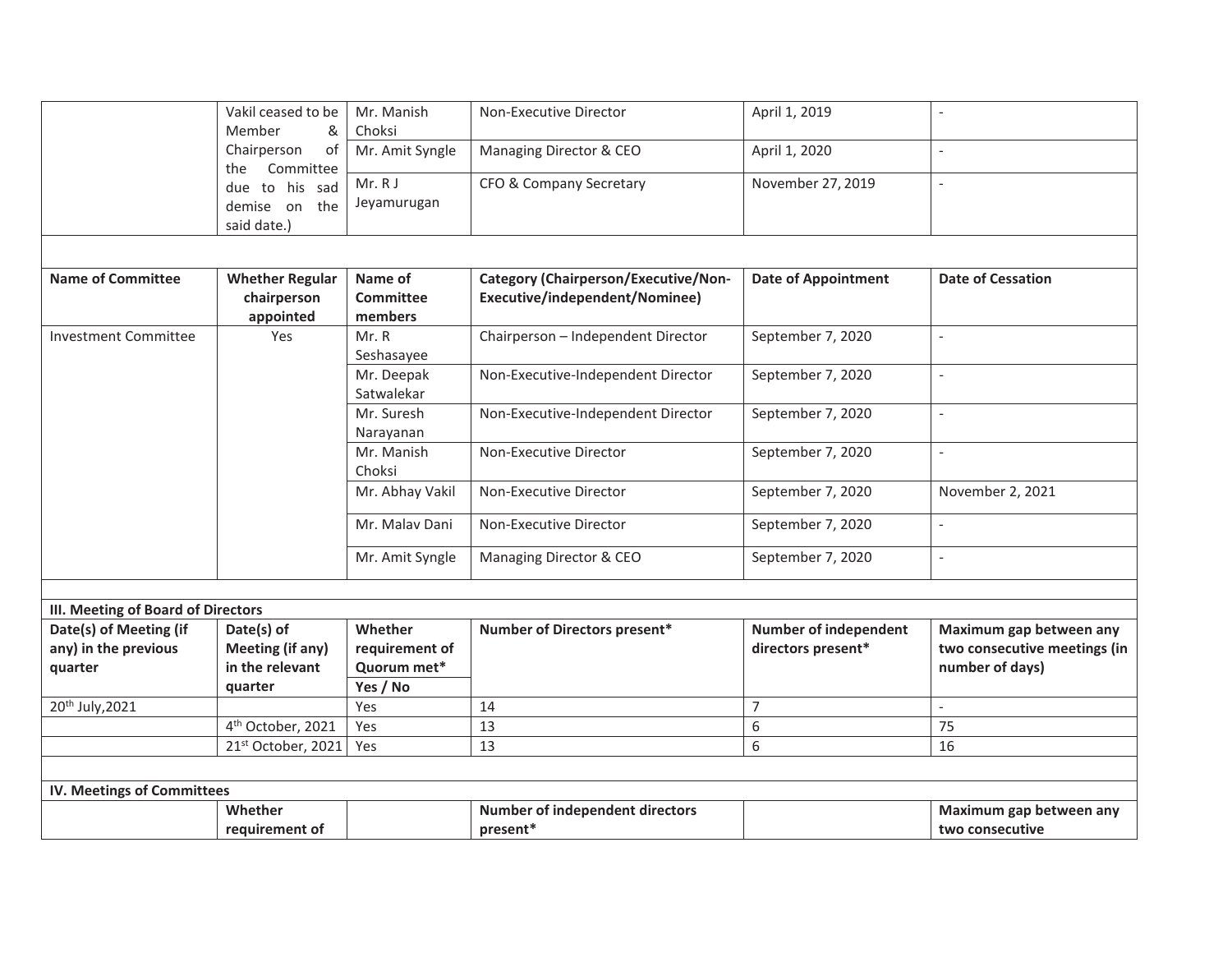| Date(s) of meeting of<br>the Audit committee in<br>the relevant quarter                                                  | <b>Quorum met</b><br>(details)*<br>Yes / No                            | <b>Number of</b><br><b>Directors</b><br>present* |                |                                                    |                                                       |                             | Date(s) of meeting of the<br>Audit committee in the<br>previous quarter                              |             | meetings in number of days                                                     |
|--------------------------------------------------------------------------------------------------------------------------|------------------------------------------------------------------------|--------------------------------------------------|----------------|----------------------------------------------------|-------------------------------------------------------|-----------------------------|------------------------------------------------------------------------------------------------------|-------------|--------------------------------------------------------------------------------|
|                                                                                                                          | Yes                                                                    | 4                                                |                | $\overline{3}$                                     |                                                       | 19th July, 2021             |                                                                                                      |             |                                                                                |
|                                                                                                                          | Yes                                                                    | $\overline{4}$                                   |                | $\overline{3}$                                     |                                                       | 20 <sup>th</sup> July, 2021 |                                                                                                      | $\mathbf 0$ |                                                                                |
| 20 <sup>th</sup> October, 2021                                                                                           | Yes                                                                    | $\overline{4}$                                   |                | 3                                                  |                                                       |                             |                                                                                                      | 91          |                                                                                |
| 21st October, 2021                                                                                                       | Yes                                                                    | 4                                                |                | 3                                                  |                                                       |                             |                                                                                                      | 0           |                                                                                |
| 21st December, 2021                                                                                                      | Yes                                                                    | 3                                                |                | 3                                                  |                                                       |                             |                                                                                                      | 60          |                                                                                |
|                                                                                                                          |                                                                        |                                                  |                |                                                    |                                                       |                             |                                                                                                      |             |                                                                                |
| Date(s) of meeting of<br>the Risk Management<br><b>Committee in the</b><br>relevant quarter                              | Whether<br>requirement of<br>Quorum met<br>(details)*<br>Yes / No      | <b>Number of</b><br><b>Directors</b><br>present* |                | <b>Number of independent directors</b><br>present* |                                                       |                             | Date(s) of meeting of the<br><b>Risk Management</b><br><b>Committee in the</b><br>previous quarter   |             | Maximum gap between any<br>two consecutive<br>meetings in number of days       |
|                                                                                                                          | Yes                                                                    | 5                                                |                | 3                                                  |                                                       | $2nd$ July, 2021            |                                                                                                      |             |                                                                                |
| 7 <sup>th</sup> October, 2021                                                                                            | Yes                                                                    | $\overline{4}$                                   |                | $\overline{2}$                                     |                                                       |                             |                                                                                                      | 96          |                                                                                |
|                                                                                                                          |                                                                        |                                                  |                |                                                    |                                                       |                             |                                                                                                      |             |                                                                                |
| Date(s) of meeting of the<br><b>Nomination</b><br>&<br><b>Remuneration</b><br>Committee<br>in<br>the<br>relevant quarter | Whether<br>requirement of<br><b>Quorum met</b><br>(details)*<br>Yes/No | Number of<br><b>Directors</b><br>present*        |                | <b>Number of independent directors</b><br>present* |                                                       | <b>Nomination &amp;</b>     | Date(s) of meeting of the<br><b>Remuneration Committee</b><br>in the previous quarter                |             | Maximum gap between any<br>two consecutive<br>meetings in number of days       |
| 1st October, 2021                                                                                                        | Yes                                                                    | 3                                                |                | $\overline{2}$                                     |                                                       |                             |                                                                                                      | <b>NA</b>   |                                                                                |
| 20 <sup>th</sup> October, 2021                                                                                           | Yes                                                                    | 3                                                |                | $\overline{2}$                                     |                                                       |                             |                                                                                                      | 18          |                                                                                |
| Date(s) of meeting of<br>the Stakeholder<br><b>Relationship Committee</b><br>in the relevant quarter                     | Whether requirement of<br>Quorum met (details)*<br>Yes/No              |                                                  |                | Number of Directors present *                      | <b>Number of</b><br>independent<br>directors present* |                             | Date(s) of meeting of<br>the Stakeholder<br><b>Relationship Committee</b><br>in the previous quarter |             | Maximum gap<br>between any two<br>consecutive<br>meetings in number<br>of days |
| 8 <sup>th</sup> October, 2021                                                                                            | Yes                                                                    |                                                  | $\overline{4}$ |                                                    | $\mathbf{1}$                                          |                             |                                                                                                      |             |                                                                                |
|                                                                                                                          |                                                                        |                                                  |                |                                                    |                                                       |                             |                                                                                                      |             |                                                                                |
| Date(s) of meeting of<br>the Corporate Social<br><b>Responsibility</b>                                                   | Whether requirement of<br>Quorum met (details)*                        |                                                  |                | Number of Directors present *                      | Number of<br>independent<br>directors present*        |                             | Date(s) of meeting of<br>the Corporate Social<br><b>Responsibility</b>                               |             | Maximum gap<br>between any two<br>consecutive                                  |
| <b>Committee in the</b><br>relevant quarter                                                                              | Yes/No                                                                 |                                                  |                |                                                    |                                                       |                             | <b>Committee in the</b><br>previous quarter                                                          |             | meetings in number<br>of days                                                  |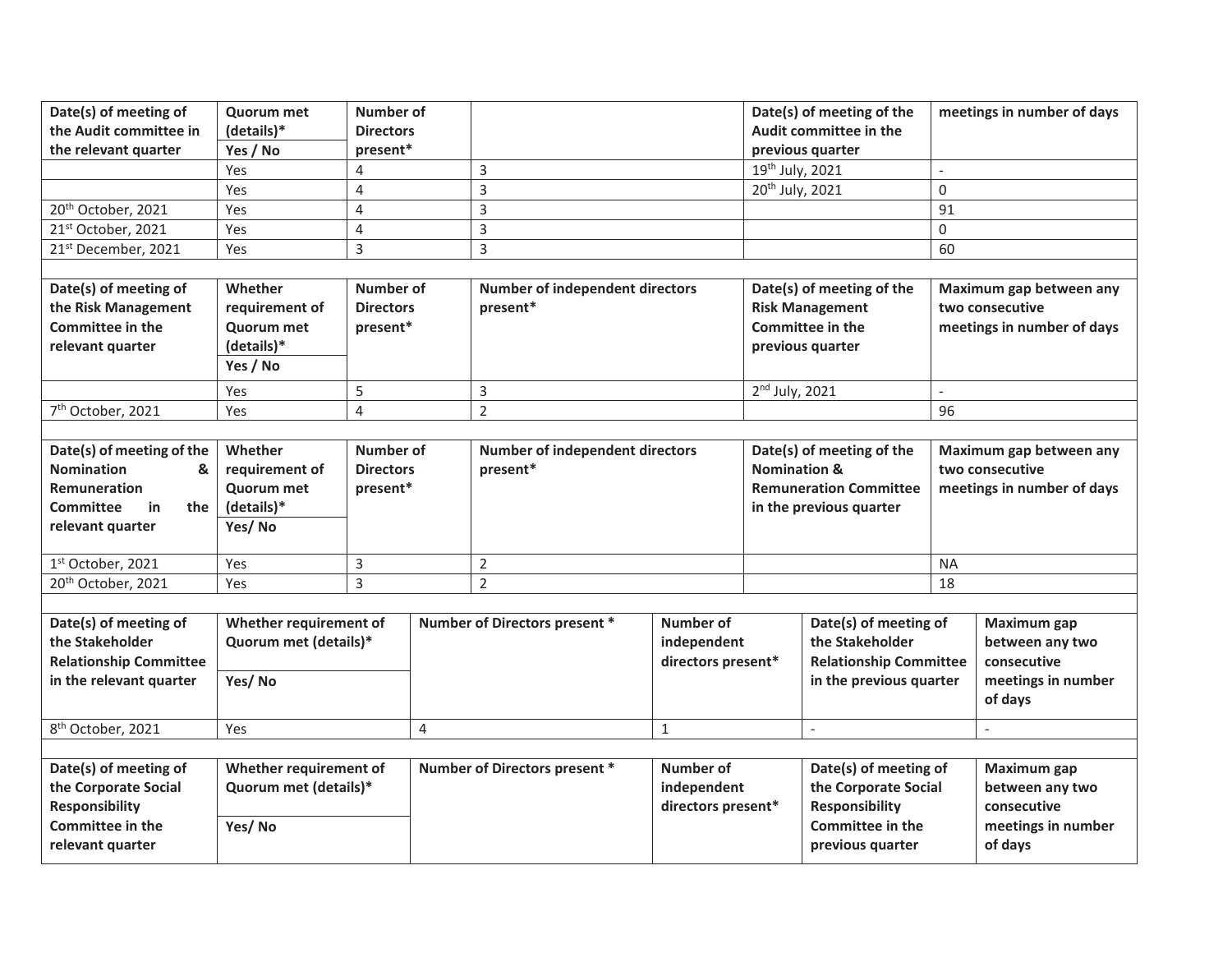|                                                                                        | Yes                                                                           | 5 |                                      | $\overline{2}$                                 | 16 <sup>th</sup> July, 2021                                                            |                                                                                |
|----------------------------------------------------------------------------------------|-------------------------------------------------------------------------------|---|--------------------------------------|------------------------------------------------|----------------------------------------------------------------------------------------|--------------------------------------------------------------------------------|
|                                                                                        | No Meeting were held during the quarter ended 31 <sup>st</sup> December, 2021 |   |                                      |                                                |                                                                                        |                                                                                |
|                                                                                        |                                                                               |   |                                      |                                                |                                                                                        |                                                                                |
| Date(s) of meeting of<br>the Investment<br><b>Committee in the</b><br>relevant quarter | Whether requirement of<br>Quorum met (details)*<br>Yes/No                     |   | Number of Directors present*         | Number of<br>independent<br>directors present* | Date(s) of meeting of<br>the Investment<br><b>Committee in the</b><br>previous quarter | Maximum gap<br>between any two<br>consecutive<br>meetings in number<br>of days |
|                                                                                        | Yes                                                                           | 6 |                                      | $\overline{2}$                                 | 9 <sup>th</sup> August, 2021                                                           | <b>NA</b>                                                                      |
|                                                                                        | Yes                                                                           |   |                                      | 3                                              | 14th September, 2021                                                                   | 35                                                                             |
|                                                                                        | No Meeting were held during the quarter ended 31 <sup>st</sup> December, 2021 |   |                                      |                                                |                                                                                        |                                                                                |
|                                                                                        |                                                                               |   |                                      |                                                |                                                                                        |                                                                                |
| Date(s) of meeting of<br>the Shareholders<br><b>Committee in the</b>                   | Whether requirement of<br>Quorum met (details)*                               |   | Number of Directors present*         | Number of<br>independent<br>directors present* | Date(s) of meeting of<br>the Shareholders<br><b>Committee in the</b>                   | Maximum gap<br>between any two<br>consecutive                                  |
| relevant quarter                                                                       | Yes/No                                                                        |   |                                      |                                                | previous quarter                                                                       | meetings in number<br>of days                                                  |
|                                                                                        | No Meeting were held during the quarter ended 31 <sup>st</sup> December, 2021 |   |                                      |                                                |                                                                                        |                                                                                |
|                                                                                        |                                                                               |   |                                      |                                                |                                                                                        |                                                                                |
|                                                                                        | *to be filled in only for the current quarter meetings                        |   |                                      |                                                |                                                                                        |                                                                                |
| <b>V. Related Party Transactions</b>                                                   |                                                                               |   |                                      |                                                |                                                                                        |                                                                                |
| Subject                                                                                |                                                                               |   | <b>Compliance status (Yes/No/NA)</b> |                                                |                                                                                        |                                                                                |
|                                                                                        | Whether prior approval of audit committee obtained                            |   | Yes                                  |                                                |                                                                                        |                                                                                |
|                                                                                        | Whether shareholder approval obtained for material RPT                        |   | <b>NA</b>                            |                                                |                                                                                        |                                                                                |
|                                                                                        | Whether details of RPT entered into pursuant to omnibus                       |   | Yes                                  |                                                |                                                                                        |                                                                                |
|                                                                                        | approval have been reviewed by the Audit Committee                            |   |                                      |                                                |                                                                                        |                                                                                |